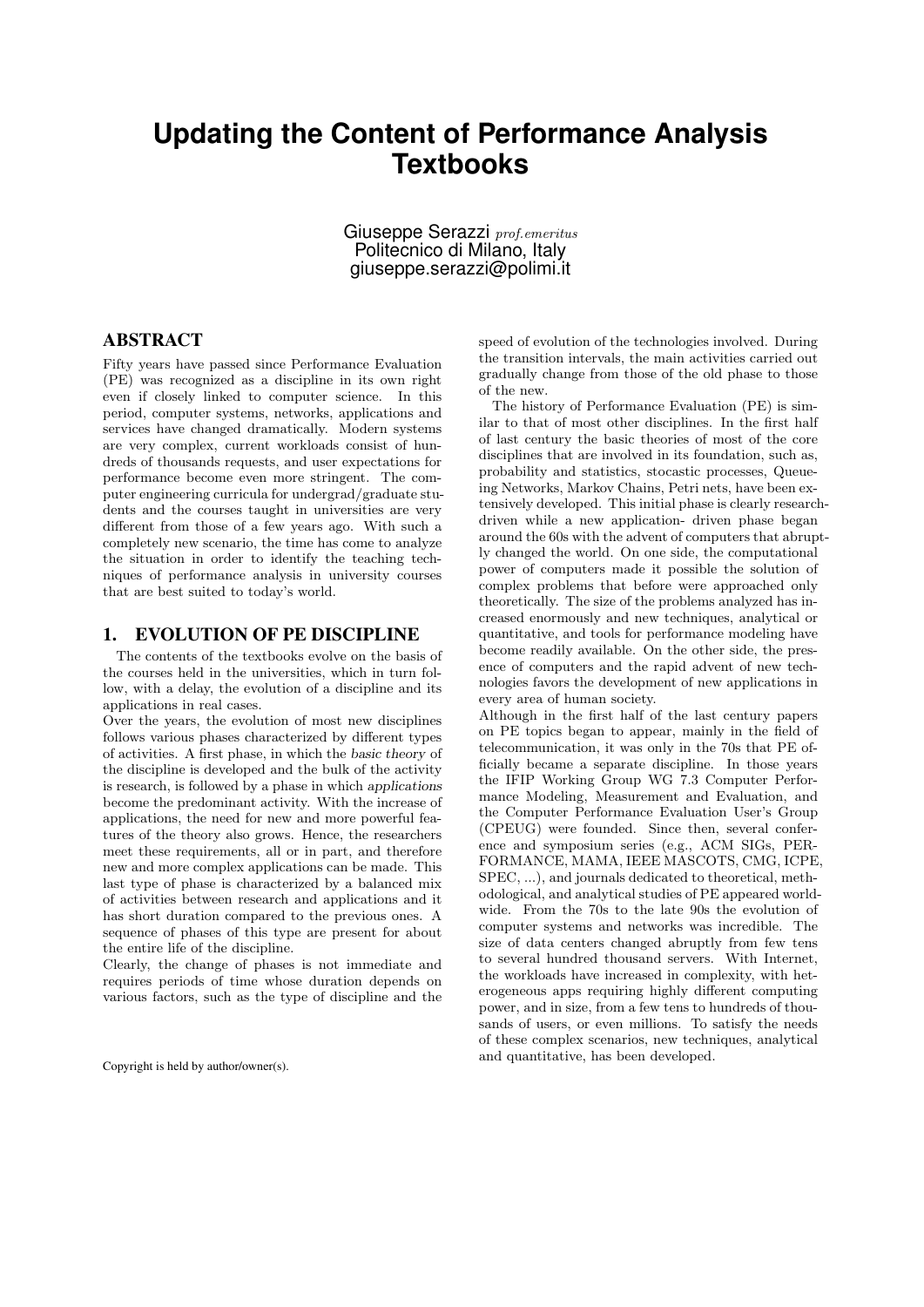Over the past twenty years, with the enormous diffusion of the computer applications and web services, conferences related to applied PE topics show a continuous increase, while those focused on theoretical and methodological aspects remain stable or decreasing. This trend is evident if we consider the growing number of sessions on *quantitative* topics of PE in many conferences focused on subjects other than the PE.

Besides the PE problems boosted by the unbelievable changes of digital technologies, there is also another aspect that should be considered concerning the evolution of the *concept of performance*. Over the years, the meaning of performance is no longer confined to the concept of *speed of computation*, as it was originally, but is becoming increasingly important due to its direct or indirect impact on the economic aspects of a business. For example, who will log back into an e-commerce site that takes too long to respond? Or who still uses a web service that is too slow?

Quality of user-perceived service, efficiency of energy consumption in a data center, amount of resources used in a cloud, are just a few of the metrics which are currently taken into account in the performance studies.

### 2. EVOLUTION OF PE TEXTBOOKS

As pointed out in the previous section, PE draws its foundations from several core disciplines. This characteristic had a profound influence on the topics taught in university courses and on the contents of textbooks from the origins of PE to those used today.

In the pre-foundation phase of PE, the large majority of courses were held in math departments and were focused on the theories of core disciplines. In this period, applications to telecommunications performance have appeared in some papers. But it was only with the advent of computers that performance-related courses began to be included in the computer engineering curriculum. In the 60s, the IT infrastructures were reasonably simple: the computers were mostly mainframes with limited networking, and the workloads consist of tens or hundreds users executing homogeneous services. The first algorithms that exploited the computational power of computers to solve models with analytical techniques appeared but the *simulation* was the most adopted technique. The introduction of simulation languages in the 60s (e.g., Simscript, GPSS), the availability in the early 70s of simulation tools for the computer performance analysis (e.g., Scert, Case), and its wide domain of application were among the main reasons for the success of the simulation (see, e.g., [17]). It should be noted that *simulation* is the *longest adopted technique* for solving PE problems as it is still widely used from the 60s to today. As applications continue to grow, the evolution of PE enters a new applicationoriented phase where real-world problems begin to be addressed. Procurement, sizing and benchmarking of data centers were among the first popular applications. Consequently, the content of the PE textbooks has gradually changed over time. Theoretical analysis of the core disciplines, which were previously the dominant parts of the books, have been supplemented with the descriptions of the first analytical solution techniques, simulators and apps (see, e.g., [3, 9, 16]).

The books of Kleinrock [7, 8] clearly reflect this trend. To a first book dedicated to the theories, a second book followed, in which a large part was devoted to the performance analysis models of time-sharing systems and communication networks .

With the growing complexity of computer systems, networks and services, also the complexity of the problems approached increased together with the importance of performance issues. The titles of the books appeared in the 80-90s show the initial efforts of authors to move toward the application side (see, e.g., *Probability and Statistics with Reliability, Queuing and Computer Science Applications* [21], *Measurement and Tuning of Computer Systems* [4], *Quantitative System Performance: Computer Systems Analysis Using Queueing Networks Models* [10], *Performance Engineering of Software Systems* [18], *The Art of Computer Systems Performance Analysis* [6], *Capacity Planning and Performance Modeling* [12]), *Modelling with Generalized Stochastic Petri Nets* [1].

Over the past twenty years the rapid evolution of digital technologies, networks and services has generated a continuous flow of performance problems whose solutions have required new research activities. Existing PE techniques have been upgraded and new ones have been introduced. The evolution of PE as a discipline has reached its equilibrium (i.e., its maturity) consisting of a sequence of short-term phases characterized by a balanced mix of research and application activities.

The contents of the textbooks were gradually adapted for this new scenario: the parts dedicated to the description of the core disciplines have been slowly decreasing while those dedicated to the app descriptions have slowly increased.

Examples of books published during this period, that match this trend are, among others, Menasce-Almeida *Scaling for e-business* [13] and *Capacity Planning for Web Services* [14], Trivedi *Probability and Statistics with Reliability, Queuing and Computer Science Applications , second edition* [22], Bolch-Greiner-de Meer-Trivedi *Queueing Networks and Markov Chains : Modeling and Performance Evaluation with Computer Science Applications* [2] , Stewart *Probability , Markov Chains, Queues, and Simulation* [19], Le Boudec *Performance of Computer and Communication Systems* [11], Harcol-Balter *Performance Modeling and Design of Computer Systems: Queueing Theory in Action* [15], Tay *Analytical Performance Modeling for Computer Systems* [20],

The number of textbook sales is clearly highly variable depending on the content and author of the book. For reference only, the sales of a particularly applicationoriented book *Scaling for e-business*, Menasce-Almeida [13], for the period 2001-2010, which when it was laun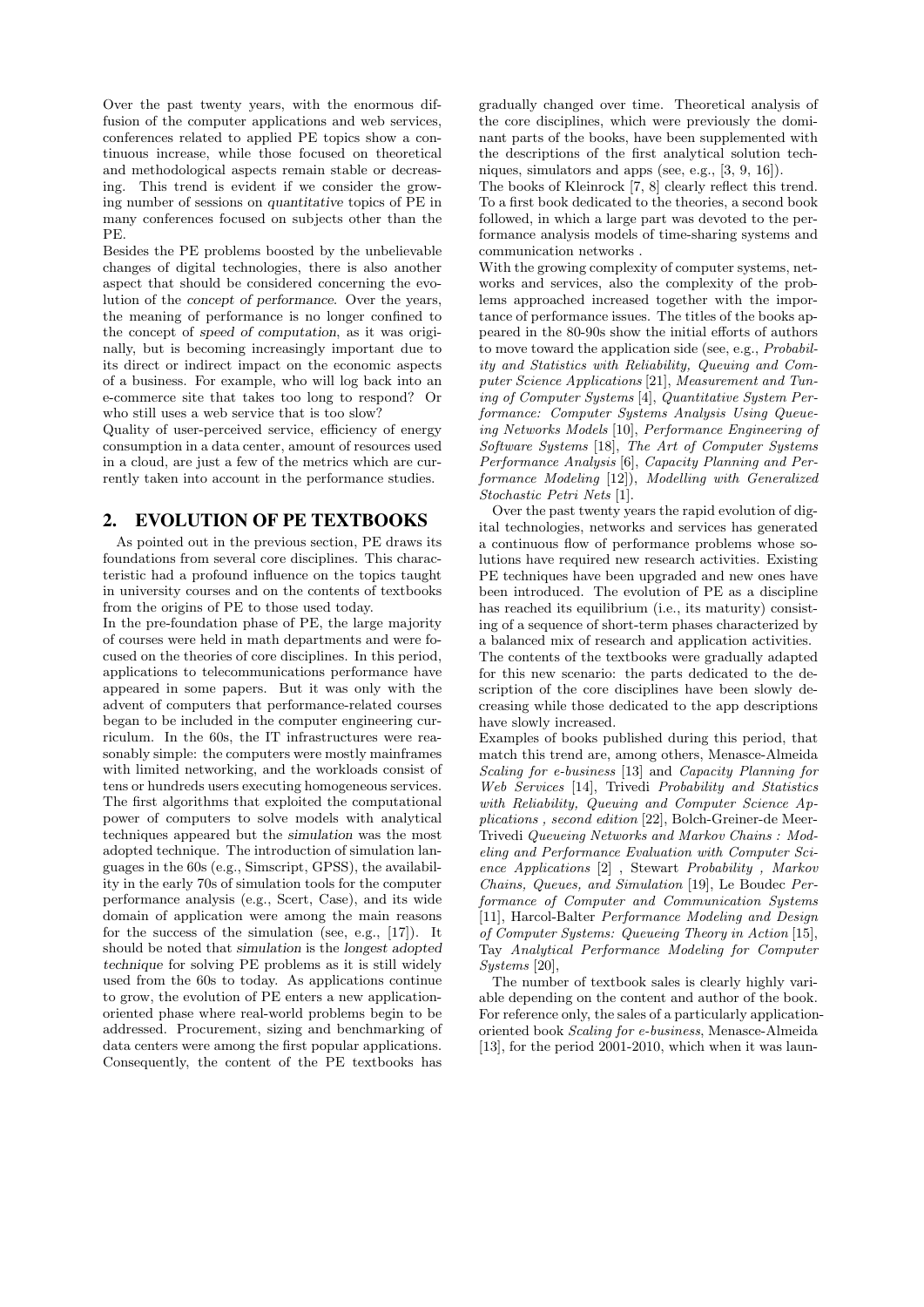ched was a *top-seller* on Amazon, were 10200 copies.

The books written by practitioners are practically not used as textbooks in universities for several reasons. First of all, very few of the authors teach courses in universities, and therefore they do not have the possibility to adopt their books for several years, also losing the publicity that students typically do to the textbooks used. Then, the content of these books is very applications-oriented. This feature is interesting for professional courses taught in industry, but the rapid change in technologies shortens the life of books due to the rapid obsolescence of their content.

A detailed analysis of most of the PE courses currently taught at undergraduate/graduate level in universities worldwide can be found in de Nitto Person´e *Teaching Performance Modeling in the era of millenials* [5].

After the 70s several courses on PE topics began to be offered in the computer engineering curricula for undergraduate/graduate students. Example of titles of these courses were: *System Performance Evaluation, Computer systems Performance Modeling, Methodology for Performance Modeling and Analysis of computer systems and Networks, System Resources Management, Computer Networks Performance Evaluation, Performance Evaluation of Computer Architectures and Organization, Simulation of Computer Communication Systems, Quantitative System Performance*.

As mentioned before, the content of the courses changed slowly over time. This trend clearly reflect the goal of keeping the taught topics close to the scenarios characterized by the new technologies of IT infrastructure, architectures and services/applications. As a consequence, the textbooks changed gradually to incorporate the description of new performance modeling techniques, methodologies and applications.

Despite the differences in emphasis of the various topics, there is a *common element* that characterizes almost all PE textbooks that have appeared to date: the presence of a *large part* dedicated to the description of the *theories of the core disciplines*. The weight of this theoretical part with respect to the content of the book is variable but is (almost) always much greater than that dedicated to the description of the applications. Among the main causes of this unbalanced situation towards the theoretical topics in the textbooks, and thus in the lessons, are:

— the *huge amount of material* (books, articles, slides) describing the core disciplines accumulated over decades of research that can be easily found on the net ready to be used,

— the consequent *very short time* needed to prepare a lesson (slides and review of the contents) on the theoretical topics that the professors (who are almost always the authors of textbooks) have been teaching for years compared to the time needed to prepare a lesson on new apps,

— the *rapid obsolescence* of the description of practical

applications with respect to the stability over time of the basic notions of core disciplines is another characteristic that have a negative impact on the preparation on new app teaching material,

— the *natural tendency* of many teachers to devote a substantial number of lessons to teaching an *excessive amount* of mathematical details (*sometimes useless*), thus leaving little time for other topics.

The consequence of these considerations is that, in many cases, PE courses are perceived (with reason) by students as too theoretical and the (few) applications taught are considered irrelevant compared to those that need to be solved in the real world. The impact on students interested in performance courses is very negative and their number decreased over time.

Furthermore, in this period more and more students are attracted to new courses with trendy titles such as Machine Learning, Artificial Intelligence, Big Data architectures, Data analytics, etc. and the budgets for PE courses are continuously reduced. Thus, it is of fundamental importance to analyze the situation in detail to identify some actions that can generate positive effects attracting more students by increasing their interest in performance issues.

As far as *teaching is concerned*, a technique that appears to be promising in scenarios like our is *Learning through Applications*:

— the students are introduced gradually into the several aspects of PE discipline by considering problems of increasing complexity,

— the various concepts will be learned indirectly step by step while solving problems,

— the theoretical description of each notion and technique, only if necessary, must be followed by examples and case studies of its application to the solution of the analyzed problems. The unnecessary exposure of mathematical concepts must be minimized,

— students are believed to benefit from a collection of case studies showing how the various steps involved in implementing the models have been performed in different scenarios.

To implement this teaching technique some actions must be planned:

— drastically *reduce* in textbooks the parts dedicated to *theoretical descriptions* of core disciplines (probability, statistics, stochastic processes, Markov chains, ...) and techniques for solving models and increase the parts dedicated to applications,

— in the descriptions of applications it is important to be able to *extract* from real case studies the parts *most relevant* for the performance (the workload characterization, the resources that become bottleneck as a function of their service demands and the mix of class of requests in execution, etc.). In this way, the *complexity of the models* can be *reduced* and students can more easily understand the impact of the various decisions on performance. Indeed, by analyzing real-world applications, it is surprising to see how many interest